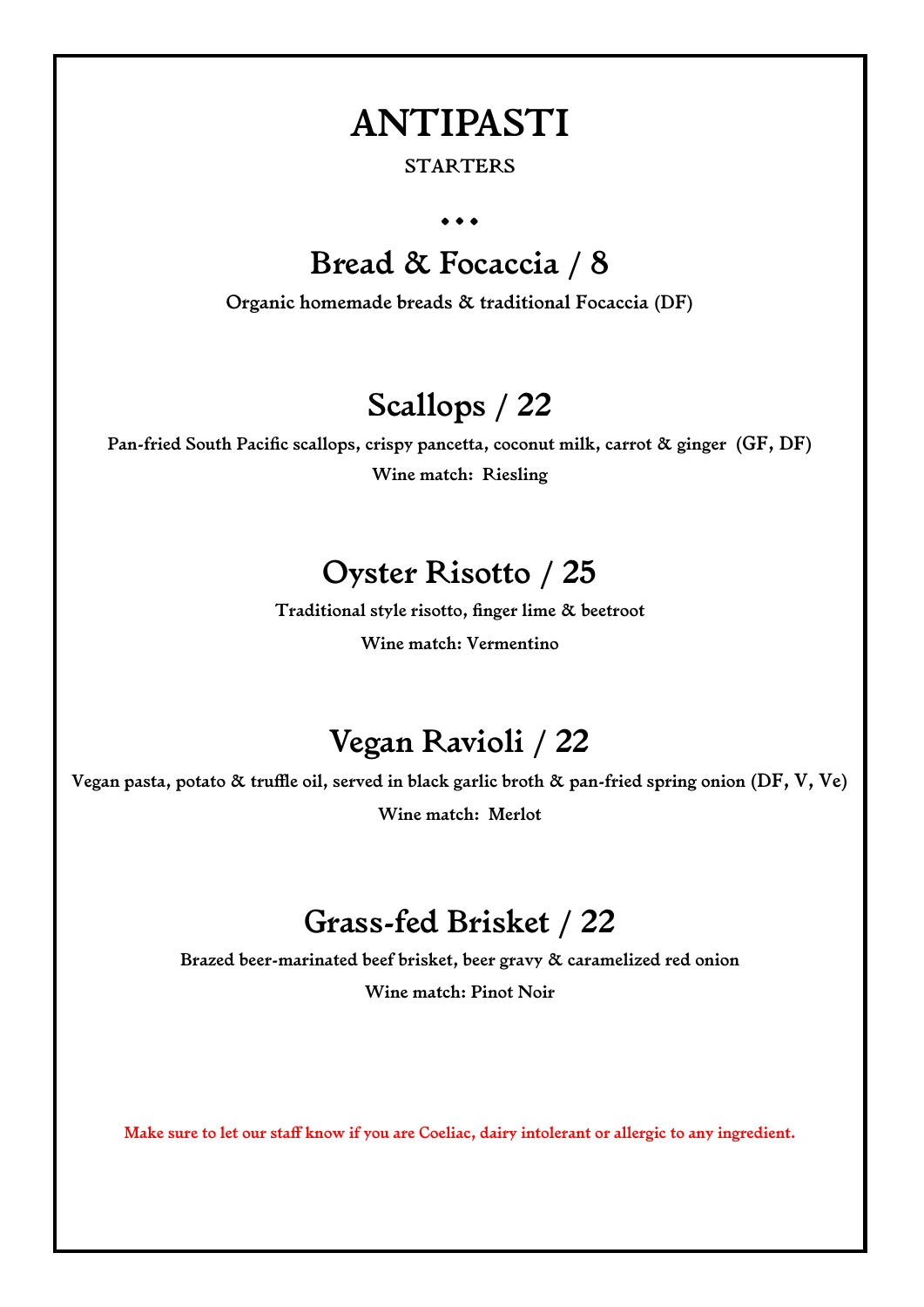## **ITALIAN COURSES**

## **Spaghetti "Allo Scoglio" / 34**

**...** 

**Organic homemade Spaghetti, fresh calamari, mussels & king prawns. (We only use Australian and New Zealand seafood) Wine match: Vermentino** 

#### **Gnocchi al Gorgonzola / 26**

**Handmade potato Gnocchi, Gorgonzola, walnuts and rosemary infused honey Wine match: Sauvignon Blanc** 

### **Tagliatelle Truffle & Porcini / 32**

**Organic homemade Tagliatelle pasta, imported black truffle paste and Porcini mushrooms Wine match: Pinot Noir**

### **Agnolotti Carbonara / 28**

**Carbonara filled ravioli served in a fondue of Parmigiano Wine match: Merlot** 

**Make sure to let our staff know if you are Coeliac, dairy intolerant or allergic to any ingredient.**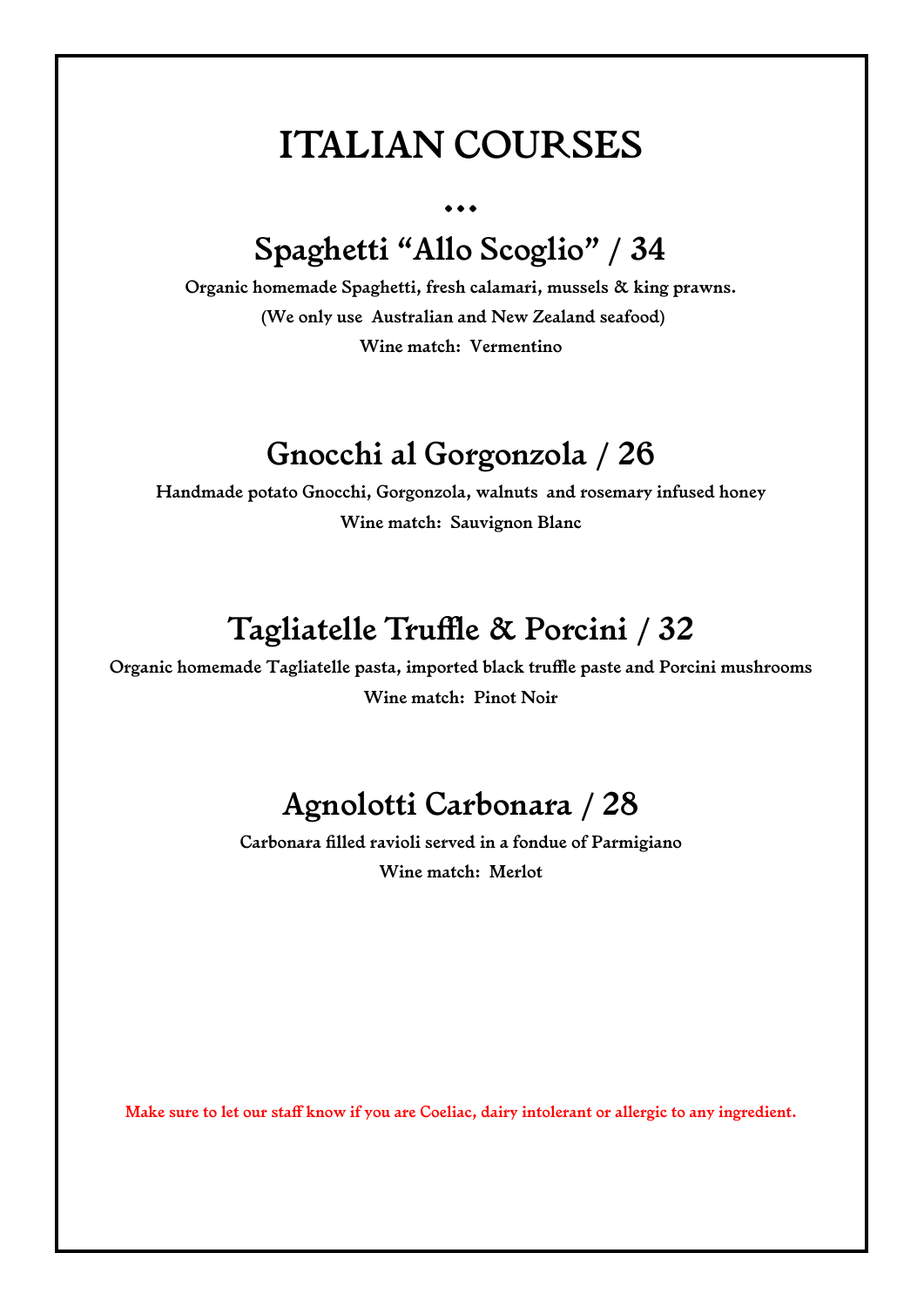## **MAINS**

**...** 

**Kingfish / 45** 

**Pan-fried local Kingfish, cauliflower & ginger purée served with roast vegetables (GF, DF) Wine match: Pinot Grigio** 

#### **Duck Breast Tartufato/ 48**

**Sous-Vide duck pan-fried in New Zealand butter, Truffle, potato & Porcini mushrooms (GF) Wine match: Chianti Classico** 

### **Vegetarian Wellington/ 36**

**Vegan pastry roll, seasonal vegetables, Bufala, cherry tomatoes & pesto (DF, V, Ve)** 

 **Wine match: Merlot** 

## **Sides & Salad**

**...** 

**Seasonal Vegetables / 12** 

**Roasted mixed vegetables (GF, DF)** 

**Mash Potato / 12 Woodfired roasted potatoes (GF, DF)** 

#### **Rocket & Parmesan salad / 10**

**Fresh rocket, balsamic dressing and parmesan (GF)** 

**Please note, ALL our pastas are made on site with certified organic Australian flour & free range eggs. Gluten free pasta is available and can be served with every sauce.** 

**Make sure to let our staff know if you are Coeliac, dairy intolerant or allergic to any ingredient.**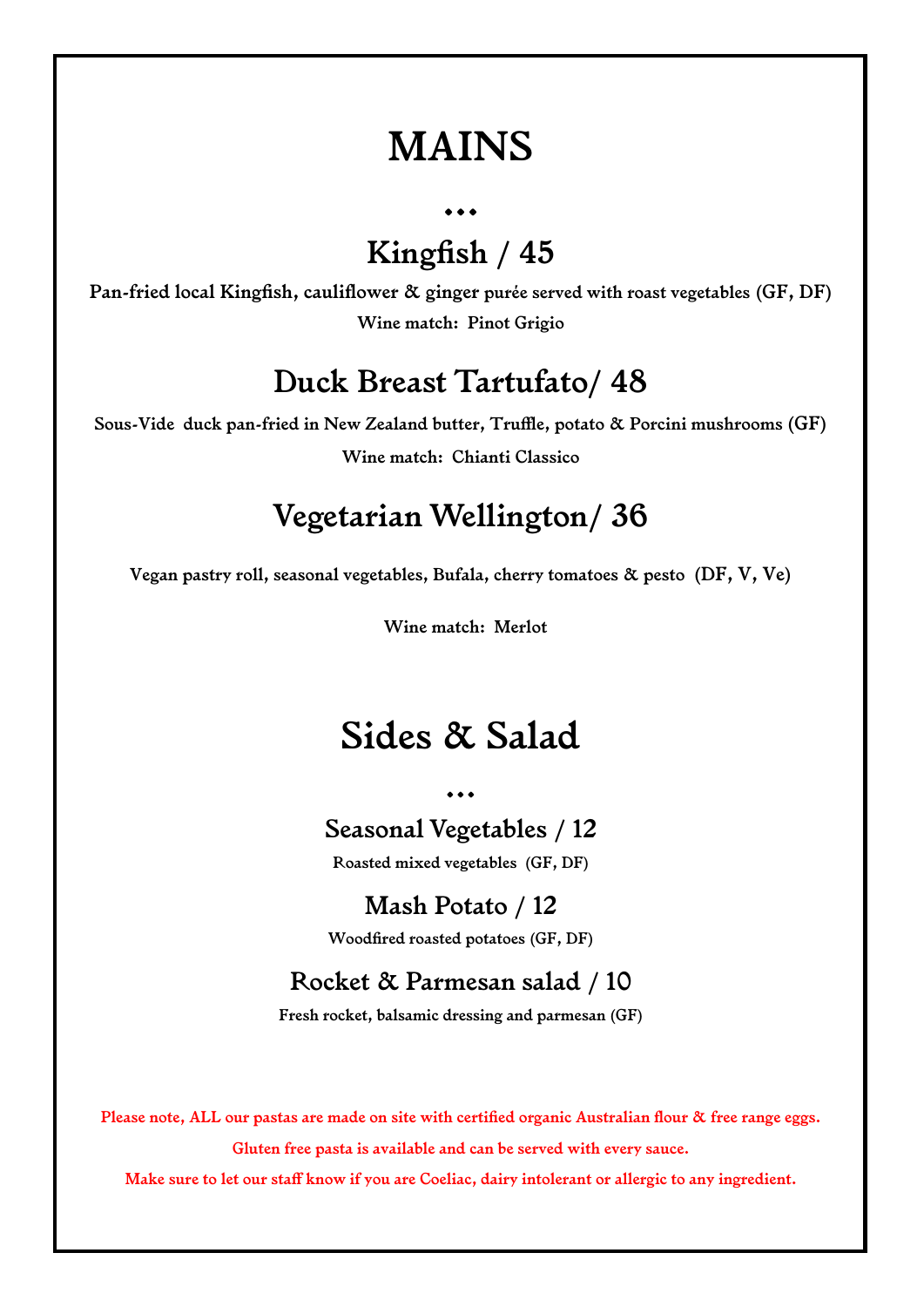# **PIZZA**

**…** 

#### **Rustica / 17 (w. Parma prosciutto +5)**

**Rosemary, mozzarella, garlic, extra virgin olive oil** 

#### **Regina Bufala / 23**

**Tomato, Italian buffalo mozzarella, basil & parmesan. (Traditional Neapolitan Margerita)** 

#### **Vegetariana or Vegana / 25**

**Tomato, mozzarella, olives, zucchini, mushroom, onion, garlic & fresh rocket (vegan option available)** 

**Napoli / 25 Tomato , mozzarella, anchovies, capers, black olives & basil** 

**Alberto / 25 Tomato, mozzarella, smoked ham, mushrooms, shaved zucchini and black truffle mascarpone** 

**Diavola / 25 Tomato, mozzarella, salame, olives, chilli & basil** 

**Guild / 30 Roma tomato, Bufala mozzarella, fresh rocket, Parma prosciutto & Parmigiano** 

**Ponte / 26 Tomato, mozzarella, King prawns, chilli, fresh rocket** 

**Tartufo / 26 Tomato, mozzarella, real black truffle mascarpone cheese, Parma prosciutto, truffle oil** 

**Ciccio bello / 26 White pizza (no tomato) mozzarella, pancetta, salame, chilli, basil, black truffle mascarpone** 

**Ludovico/ 26 Tomato, mozzarella, Pancetta, ham, salame & basil** 

**Our pizza is the "cheapest" trip to Italy you will ever experience**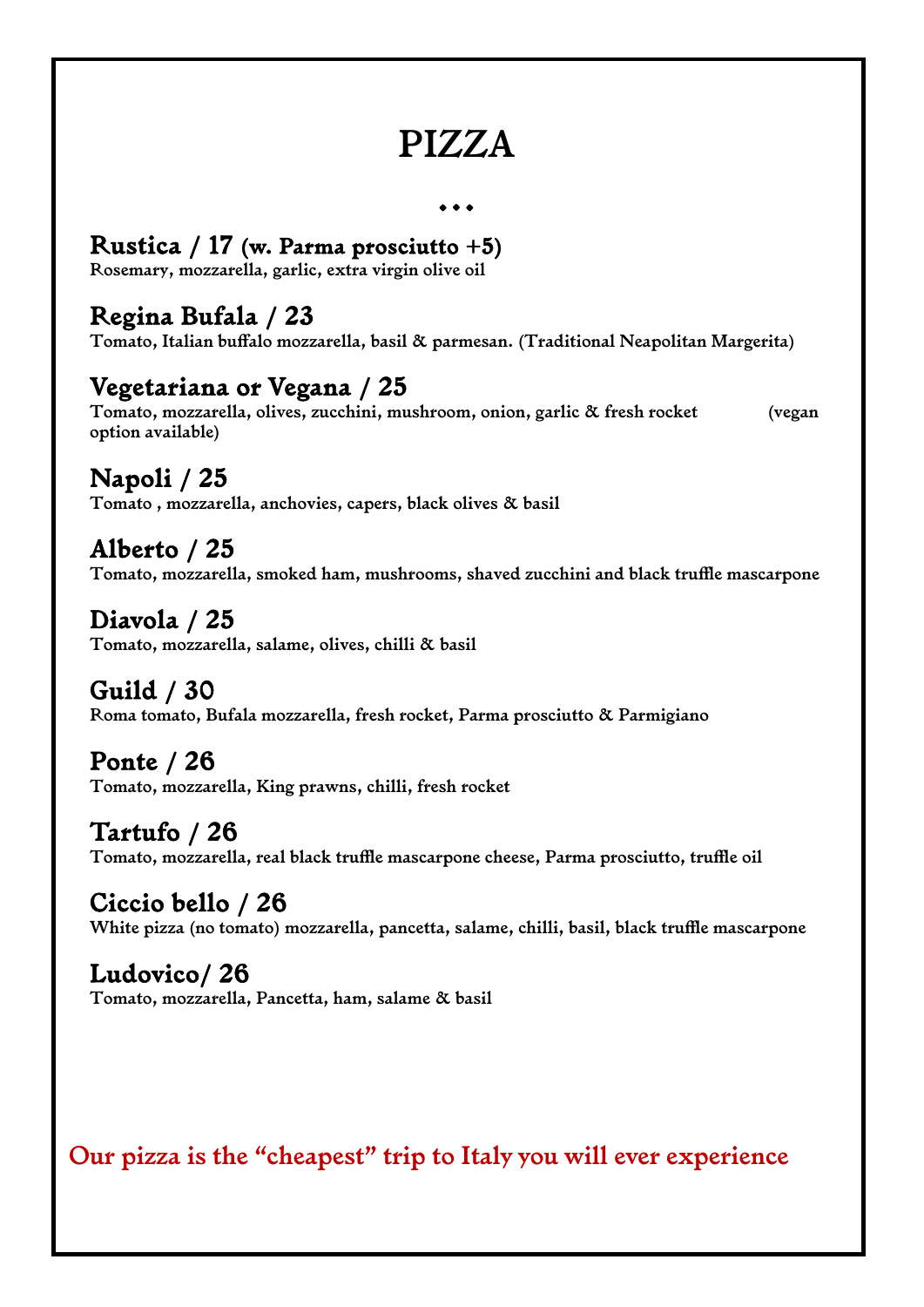# **THE GUILD PIZZA**



**Our pizza is made with Australian certified Organic flour.** 

**Flour is the main ingredient of a pizza, as it makes the 60% of the total weight.** 

**Organic flour is free from herbicides and pesticides which have been linked to cancer and allergic reactions.** 

**Glyphosate is one of the largest and widely used herbicide in the world and it's been the most controversial chemical used for food production. It's a systemic herbicide that spreads throughout the whole plant, from the roots to the fruits and cannot be removed.** 

**Organic wheat is a superior product. It is healthy and easier to digest**

#### **The secret of our success?**

#### **Sour dough!**

**Flour, water, salt and yeast, rested up to 48 hours and hand stretched to order.** 

**Our entirely woodfired oven is heated around 400 deg C.** 

**Our pizza is stone baked in less than 90 seconds.** 

**BUON APPETITO!**